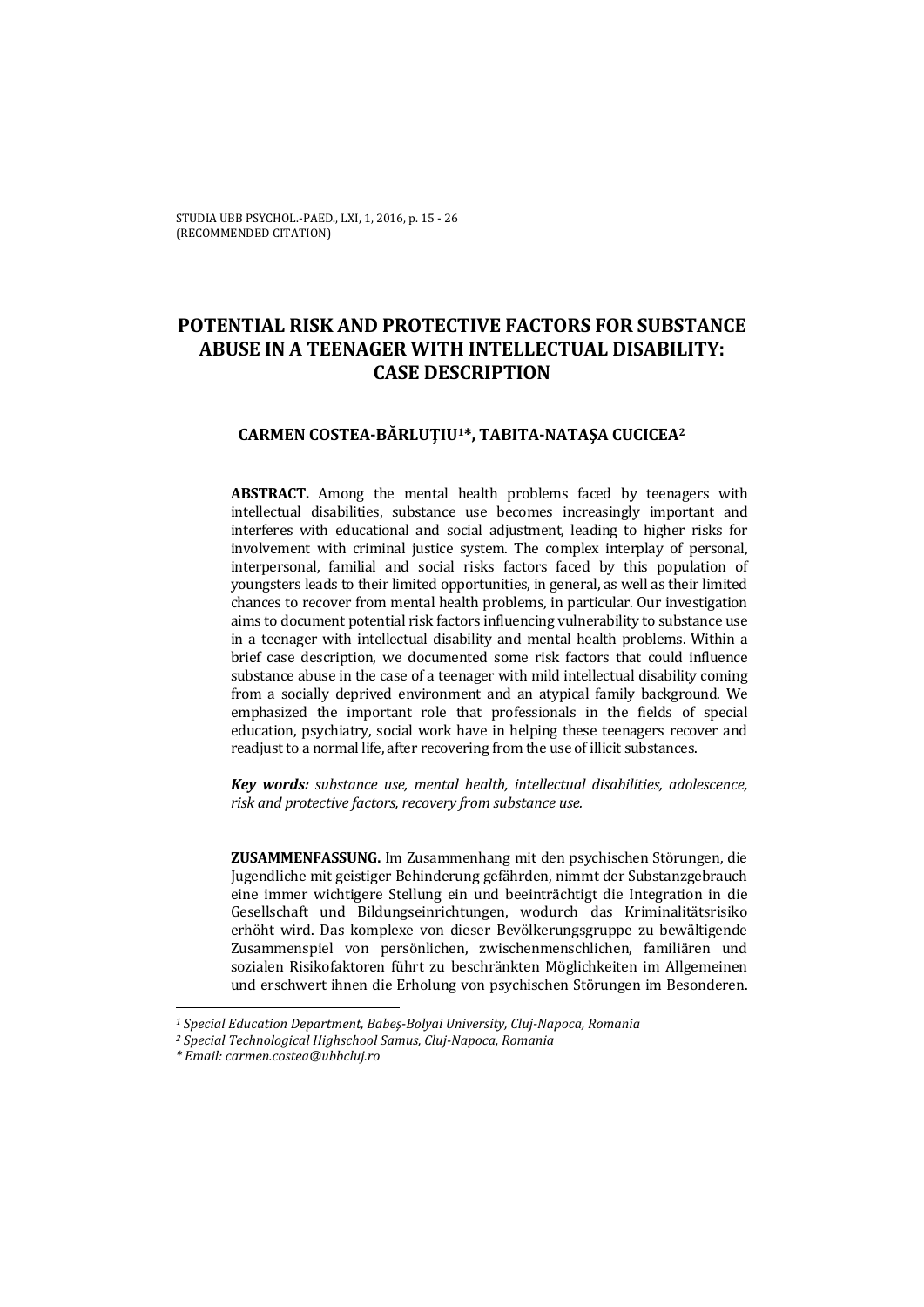Ziel unserer Untersuchung ist das Aufdecken möglicher Risikofaktoren, die die Anfälligkeit für Substanzgebrauch bei Jugendlichen mit geistigen oder psychischen Störungen erhöhen. In einer kurzen Fallbeschreibung zeigen wir einige Risikofaktoren auf, die sich auf den Substanzgebrauch im Falle eines Jugendlichen mit leichter mentaler Retardierung aus einem sozial benachteiligten Umfeld und einer untypischen Familie auswirken. Die Rolle von Sonderpädagogen, Psychiatern und Sozialarbeitern im Heilungsprozess und in der Wiedereingliederung dieser Jugendlichen wird hierbei betont.

*Schlüsselwörter: Substanzgebrauch, psychische Gesundheit, geistige Behinderung, Jugendalter, Risiko- und Schutzfaktoren, Wiedereingliederung nach Substanzgebrauch* 

## *Current trends in mental health services for persons with disabilities*

Although a growing population (Brault, 2010), people with disabilities are still confronted with various disadvantages within social and educational areas, compared with persons without disabilities all over the world. With regards to the various mental health services offered for persons with disabilities, the situation changed significantly during the recent period (Dagnan&Lindsay, 2012). While in the past mental health problems were neglected, as the primary diagnosis (ex., mental retardation, learning disabilities etc.) was too obvious, the more recent period was marked by the shift from diagnostic overshadowing to dual diagnosis, especially in the case of persons with intellectual disabilities and those with learning disabilities (Costea-Bărluțiu, 2015, Dagnan&Lindsay, 2012). Diagnostic overshadowing was caused by the wrong belief that the mental health issues of persons with intellectual disabilities are specific to their disability and not separate problems, as these persons are not able to have similar feelings with the rest of the population and therefore they cannot have emotional difficulties. Moreover, it was considered that people with intellectual disabilities and learning difficulties cannot benefit from counseling and psychotherapy due to their limited verbal and cognitive abilities (Raffensperger, 2009). The emphasis was on cognitive stimulation and educational services included mostly the approach of cognitive functioning difficulties and the treatment of disruptive behavior, both for students with intellectual disabilities and for those with learning difficulties. Although various progresses were made in the approach of mental health of persons with disabilities, the professionals in the field still lack the training, the support and supervision needed in order to meet the needs of people with disabilities (Day et al., 2016).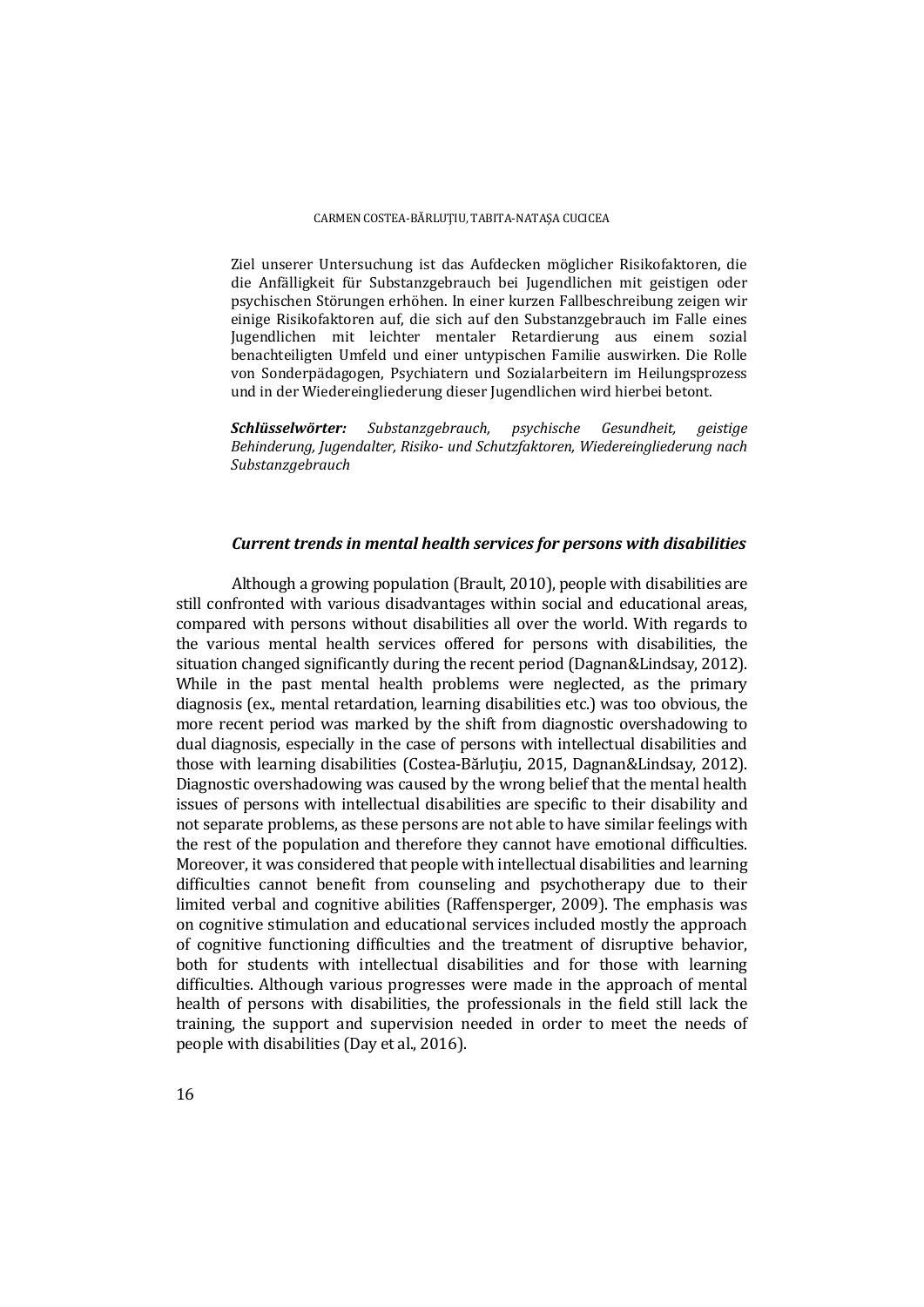Nowadays, the emotional life of persons with disabilities raises more attention, as the emphasis on adaptive functioning, part of the assessment and diagnosis of intellectual disability, raises the questions of the social skills, effective functioning in the social environment and the fulfillment of sociocultural standards (APA, 2013). Thus, the need to address other issues besides cognitive deficits and behavior problems is underlined and the association between emotional, cognitive and behavioral functioning raises more attention in this population.

The recent investigations of mental health problems of persons with learning difficulties and intellectual disabilities show that the prevalence of mental disorders is higher than in the general population (Chaplin et al., 2014), with personality disorders and atypical personality traits, as well as psychopathology (eg., anxiety, depression) as important problems. Also, various risks, such as isolation, withdrawal, atypical development of verbal skills, maladaptive coping, difficult social interactions, problems in couple relationships are identified in the case of these categories of persons (Durand, 2014, Hobden&LeRoy, 2008). Limitations in cognitive skills and adaptive behaviors are also identified as problematic features linked to intellectual disabilities (Chapman & Wu, 2012).

Several challenges raise the interest of professionals in the field of mental health assistance for persons with disabilities. The high heterogeneity of mental health and personality profiles, as well as the need to develop and adapt assessment instruments and the need to develop and test the efficacy of therapeutic approaches (Ricciardi&Luiselli, 2007, Sturmey, 2007, Beecher, Rabe & Wilder, 2004) are only a few.

## *Substance use in teenagers with intellectual disabilities*

Among the problems that need higher attention from professionals regarding the mental health of persons with disabilities is that of substance use and addictions. The topic is important to both researchers and practitioners, as this population is exposed to drug consumption by the general population and more vulnerable to problems like substance use (Chapman & Wu, 2012). Various environmental, psychological, biological and socio-economic factors interact within the etiology of substance misuse in intellectually disabled population (Chaplin et al., 2014). In the case of teenagers, the problem of substance use and addiction can be seen in the context of normative behavior, as well as various risks that become critical during the adolescence period for persons with disabilities: the problems of early sexuality and sexual victimization, the tendency to adopt a rebellious attitude and the risk of delinquency. Involvement in criminal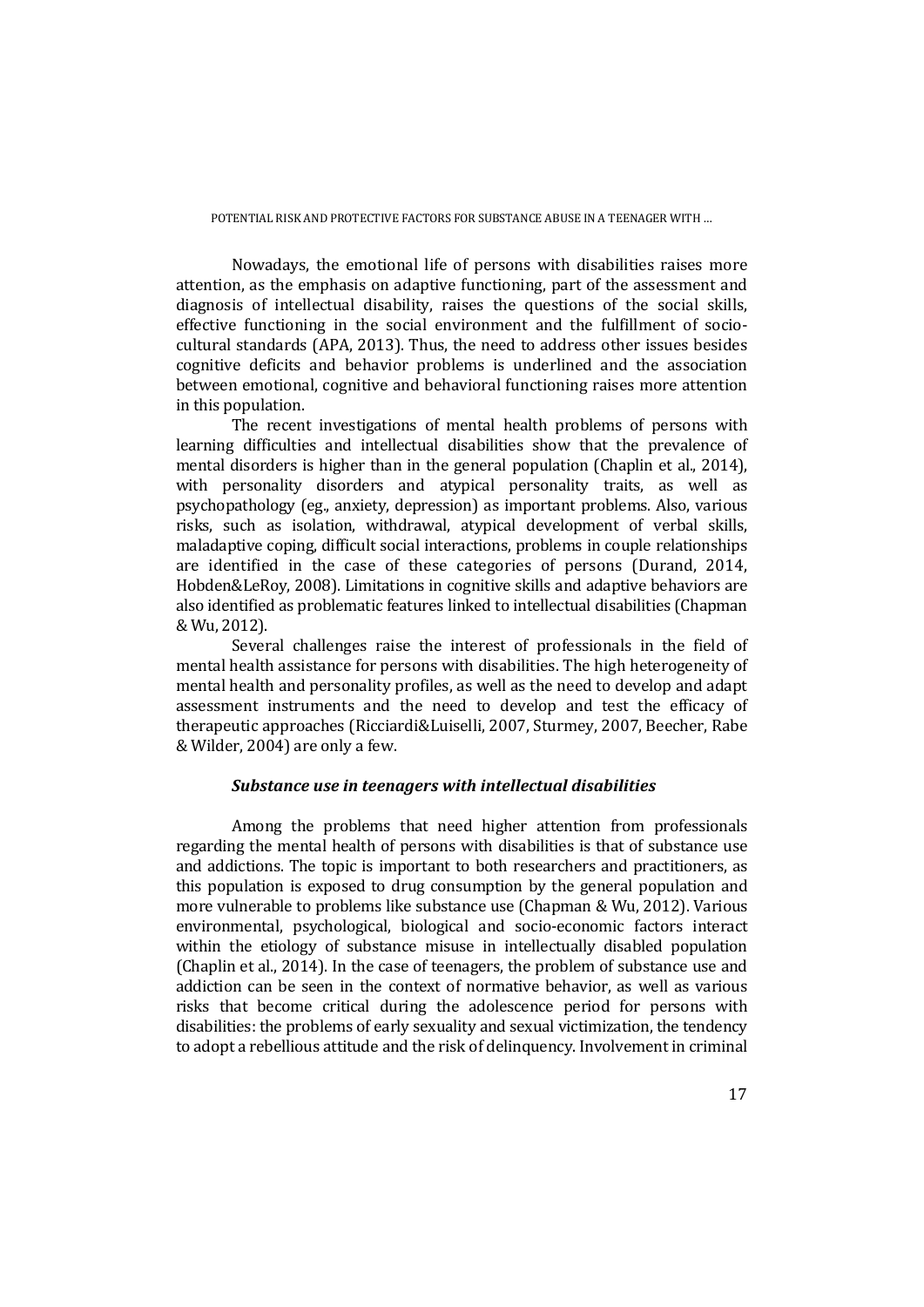acts is frequently linked with alcohol and illicit substance use, both in general population and the population with intellectual disabilities (Chaplin et al., 2014), as the use of legal and illicit substances was identified in young male offenders with mild intellectual disabilities.

The problem of various substances abuse and addictions is under diagnosed and investigated in Romanian special schools for children and adolescents with various disabilities, although several additional risks are associated with it in this population. Recent studies from other countries show that the prevalence of substance use and misuse is high within intellectually disabled and learning disabled population (Day et al., 2016, McNamara & Willoughby, 2010, McGillicuddy, 2006), as a way to cope with negative experiences, though some report slightly less often substance use in people with disabilities, compared to their non-disabled peers (Frielink et al., 2015). The occurrence of substance misuse in the population with intellectual disabilities varies, different authors (cited by Chaplin et al., 2014) found high variability in prevalence, ranging from 7 to 20 per cent. Kepper et al. (2014) cited a much higher prevalence of hard drugs usage in youngsters with behavioral problems who attended special education within residential youth care institutions (30%), compared to those in mainstream education (7%), which makes them an important target group for preventive measures implemented in the special education setting.

The most often used substances were alcohol and cannabis (Schijven et al., 2015), followed by cocaine, stimulants and opiates (Chaplin et al., 2014).

The use of substances has a more negative impact on adolescents with intellectual disabilities than for their non-disabled peers, causing social, mental, behavioral, financial problems, as well as the increase of risk for criminal activities and for the development of substance use disorders (Schijven et al., 2015).

There is a *complex interaction of factors* that interact and increase the risk for substance abuse in teenagers with disabilities: stigmatized identity, low school achievement, lack of autonomy, reduced opportunities, helplessness, lack of power, self-blame, attachment disruptions (Arthur, 2003, Cain et al., 2010, Durand, 2014, Pickard&Akinsola, 2010), co-morbidities such as ADHD, anxiety (Kepper et al., 2014), the lack of information about the nature and consequences of substance use combined with deficits in social skills and poor self-control (McNamara & Willoughby, 2010), increasing the risk-taking behaviors. More problematic relationships with the parents, broken families and other familyrelated factors, such as domestic violence, neglect, abuse or various forms of maltreatment add up to the risks for substance use in these youngsters (Kepper et al., 2014). Various authors found the lack of family connectedness and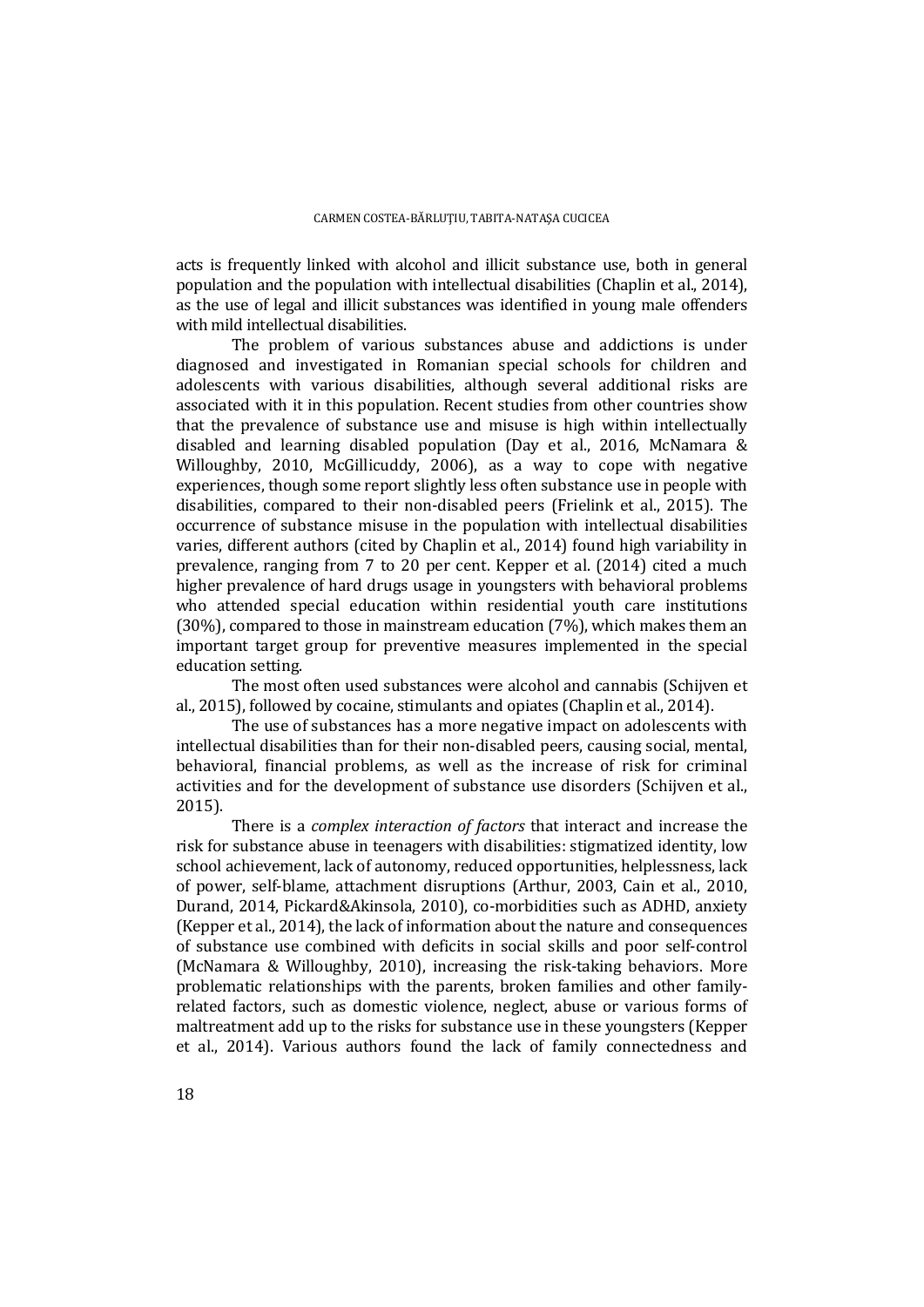closeness among the family characteristics associated with cigarette smoking (Blum et al., 2001, cited by McGillicuddy, 2006). Peer groups represent an important social context for the development of problem behavior in adolescence, as the friends' influence is very high at this age and groups of teenagers tend to associate based on similar behavior (Kepper et al., 2014). Also, the socioemotional challenges and transitions specific for the adolescence period determines in many teenagers with disabilities a decrease of self-determination, which in turn leads to poor decision making about engaging in risk-taking behaviors (McNamara &Willoughby, 2010).

Protective factors have the effect to reduce risks, so these factors are targeted by prevention measures before the problem of abuse develops. Several protective factors were mentioned by the National Institute on Drug Abuse (2002, 2003): individual factors (appropriate physical development, self-control, involvement in activities that are meaningful and unrelated to drugs, selfconfidence, positive plans for the future), family factors (the strong parent-child bond, parental monitoring, appropriate family relations), peer-related factors (involvement in substance-free activities, disapproval of drug use), school-related factors (anti-drug use policies), community factors (strong neighborhood attachment). Other protective factors include: positive relationships with institutions and professionals (National Institute on Drug Abuse, 2002), commitment to prosocial activities, attachment to people who are not engaged in antisocial behavior (Cleveland et al., 2008)

With respect to *intervention*, the community and strength-based approaches are employed during recent period, emphasizing the substance user empowerment and self-determination in the process of identity change from internalized stigma and the status of an addict identity to a new identity after recovery. This change can take place through changes in the social network and the involvement in meaningful activities (Best et al., 2016). Also, the facilitation of autonomous motivation through motivational interview proved to be effective in some cases of substance use in persons with intellectual disabilities (Frielink et al., 2015, Schijven et al., 2015), as well as family-based interventions (Austin, Macgowan & Wagner, 2005). Given the multitude of negative consequences that substance use implies for teenagers with intellectual disabilities, educational and awareness programs become a necessary part of the school experience for this vulnerable population (McNamara & Willoughby, 2010).

The main purpose of the current study is to identify potential factors influencing vulnerability to substance use in a teenager with intellectual disability and mental health problems. We will consider and discuss the risk factors that influence substance misuse in a single case selected from the population of teenagers with intellectual disabilities receiving education in a special school.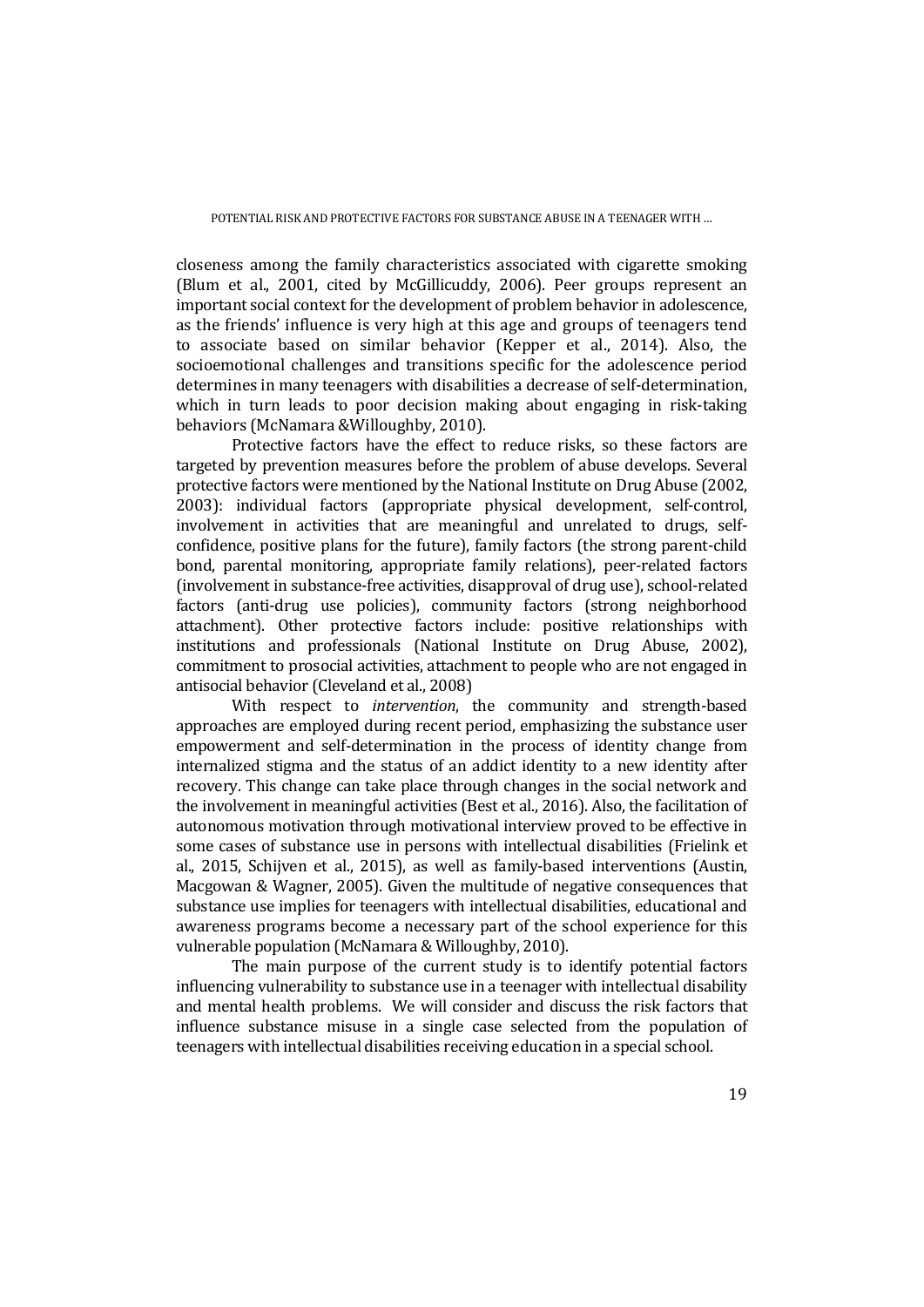## *Case description*

The participant volunteered to take part in the current research. All the information about the case that could identify the person was modified in order to respect the anonymity and confidentiality of the participant and his family and fulfill the ethical standards for case presentation within research.

M. is a 14-year-old student, currently enrolled in the 7th grade of a special school for intellectually disabled children and adolescents. The first contact with the student gives the impression of a sociable teenager, with hobbies in physical activities and sports, mainly football.

Some of the relevant information from the *educational background* is that M. did not attend kindergarten as the family did not enroll him. He started primary school in the special education system as it was determined that M was eligible and his family together with the team of specialists decided that it was the best option due to the problems that the mother identified and were medically diagnosed afterwards. M. identifies with Rroma ethnic group, is an active member of the Rroma community and speaks both Romanian and Rroma languages, but he uses mostly Romanian language in verbal and written communication. The participant doesn't have a history of physical illness, but his height and weight are under typical level for his age.

M. has a long *history of psychiatric problems*. Before enrolling him in the primary school system, the mother manifested some concern about his naughty and troublesome behavior and the fact that he was constantly moving. The issue was discussed with a family doctor, who referred her to a specialist and after receiving neurological, psychiatric and psychological assessments, M. has been diagnosed with Attention Deficit Hyperactivity Disorder, mild Intellectual Disability and Oppositional Defiant Disorder. Following the assessment and diagnosis, M. received medication to improve his attention level (atomoxetine-Strattera), but he didn't constantly take it as prescribed.

M. started to have *problems with the substance abuse* during the 6th grade and the ethno botanical substances use was soon identified by the school manager, who notified the family about M.'s drug addiction. His mother admitted that a problem was hypothesized by the family when the teenager was spotted with "blurry eyes" and "a blank expression" during several weeks, but the family didn't take into consideration that the problem could be the use of drugs.

In school, the teachers noticed that there was an increase in the teenager's level of inattentiveness and impulsivity and that he became unable to complete even very simple assignments. Because of the drug abuse, he had often cut classes and had been skipping school for weeks, which put him at risk of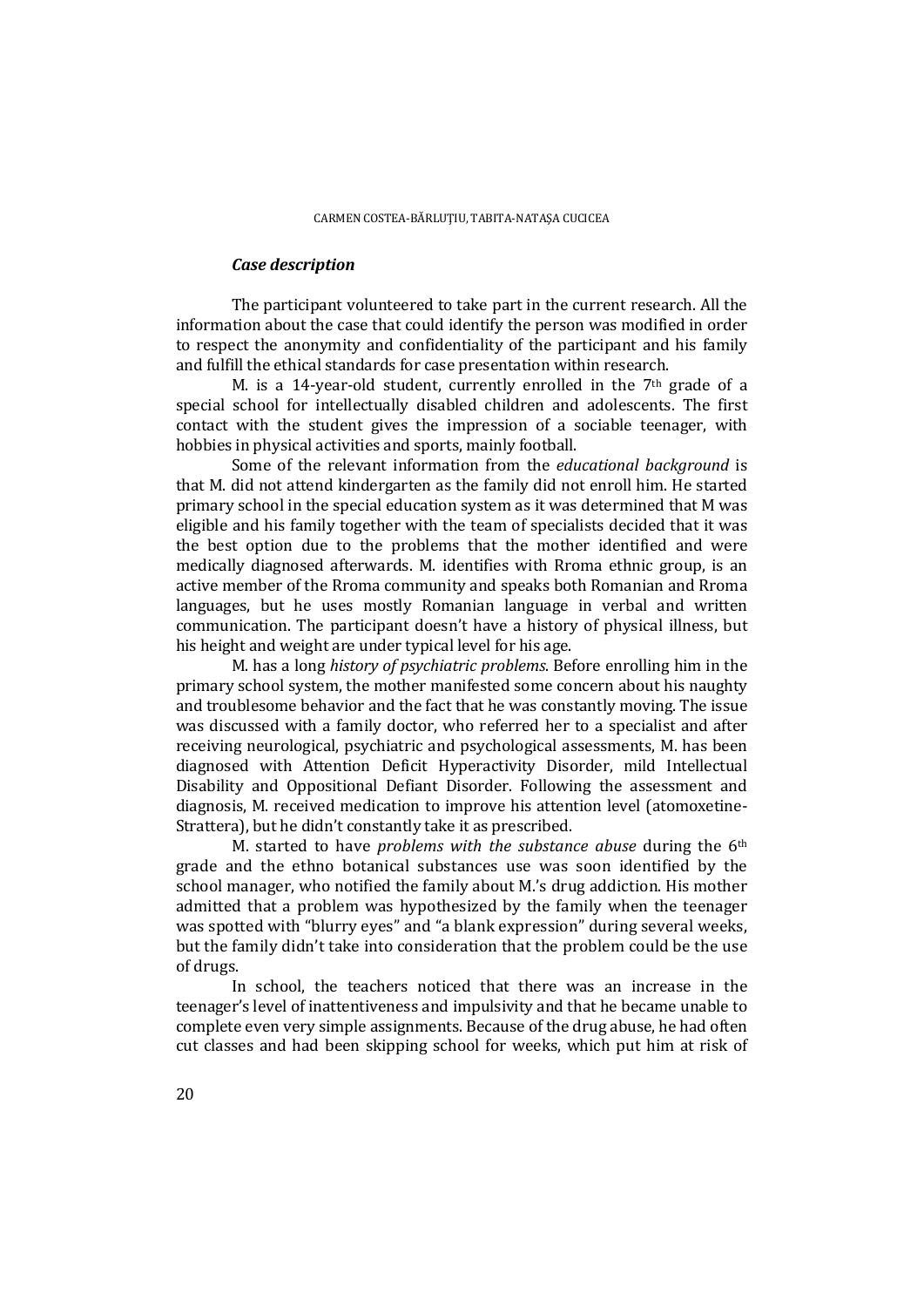school failure. Moreover, a few months prior to the assessment and the active intervention described in the current study, the teenager had been under investigation for illegal acts, being charged with burglary. Following this crisis situation, his mother started to cooperate with M.'s special education teacher in charge with the management of the case, in order to include the student in a detoxification program.

To better understand the complex problem of substance abuse in M.'s case, some risk factors that could increase vulnerability are detailed below. The interaction of three main categories of factors is associated with high risk of substance abuse in the case described: 1) individual characteristics of the subject; 2) family factors; 3) social context.

- *1. Individual characteristics.* Regarding the individual characteristics, there is a high risk of substance abuse in adolescence, which increases with age for teenagers with intellectual disability, ADHD and ODD. M. was diagnosed with mild intellectual disability and his limitations in cognitive functioning lead to difficulties in: understanding abstract concepts, reading and writing fluency, word spelling, reading comprehension, articulation and oral expression, memorizing and recalling of even simple information. Ineffective learning strategies and poor metacognitive skills that maintained his learning impairments were identified during educational assessment. Moreover, persistent behavioral problems such as low self-control and difficulties in complying with rules, poor emotional and social skills, and poor coping skills were also present in this case. All these conditions were hypothesized as causes for the poor academic achievement and increased the risk of school failure, associated with his frustration with schooling and the risk for high risk behaviors.
- *2. Family factors.* These factors encompass the family structure, types of attachments, connections to family members and poor housing conditions. M. is the third child of a large family, living with the biological mother, the stepfather and four of the brothers (three of them are step brothers). The parental couple is not legally married and the family is characterized by distant relationships between parents and children. Moreover, the interaction between family members is often conflictual, parents do not provide effective discipline to their children and they have inconsistent parenting skills and negative communication patterns that in time hindered the development of children's coping strategies. Also, weak bonds and insecure attachments were identified between parents and children, the mother giving more attention to M.'s step brothers. When M.'s behavior started to change significantly, his parents acknowledged the signs of the worsening condition. The family's problems with poor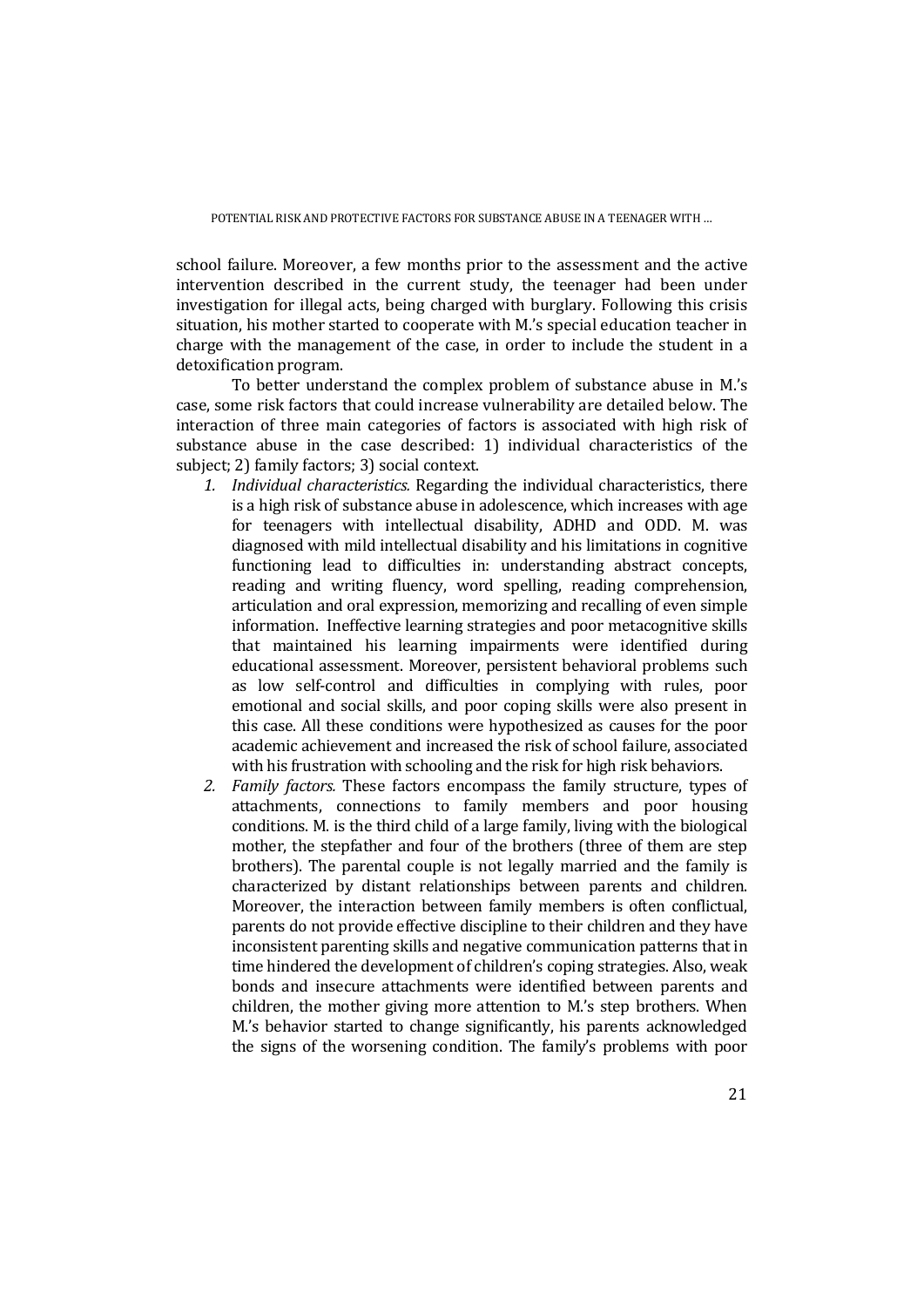housing and the futile struggles with poverty add up to increase the risk for the teenager, as basic needs are negatively impacted by the conditions in which the family lives. All the family members are living in two rooms, lacking sanitation facilities and the family's income cannot cover the proper nutrition and appropriate clothing for the children.

*3. The social context.* M.'s family is living in poverty; his mother is working as a garbage collector while her partner is unemployed. None of the adults managed to graduate secondary school and their educational level is very low. The community where the family lives has no schools and most of the children attend special schools in the city of Cluj-Napoca, where transportation and food are provided. Due to living in a disorganized neighborhood outside the city, in a community that is economically deprived, the people have limited opportunities to connect to the rest of the society. There is also a great exposure to violence in the community and many families meet the problem of alcohol addiction. The children acquire a positive attitude toward substance use in these circumstances, with great risk of delinquency. M. has a few friends among his age group, and most of the members of his social group are living in the community similar to his family's community.

While risk factors increased the vulnerability to substance abuse, several protective factors were identified, that constituted the fundament for the beginning of a complex intervention and enhanced the chances for success of the medical, social and educational intervention in M's case.

- 1. *Individual protective factors.* M.'s robust physical constitution allowed for the development of his athletic skills and in time his raising interest in sports. The reward to play football during recess had a positive effect on his efforts to do better in class activities. Also, the positive relations that he build with some of the teachers in the school increased his chances to receive some good alternative models of behavior and also to his interest to attend the classes.
- 2. *Family protective factors*. Even though his parents are not legally married, their relationship is stable and the parents assumed responsibility for raising all the children within the family instead of sending them to the Child Care Protection services, so the risk of child abandonment is absent. The parents are also involved and concerned about their children's education, so all their children are enrolled in a school. The mother acknowledged M.'s medical and educational diagnoses and took the decision to choose a special education school for her son's educational placement, a system that proved protective in his case and eventually constituted a resource in his recovery from the substance abuse and the risk of school failure.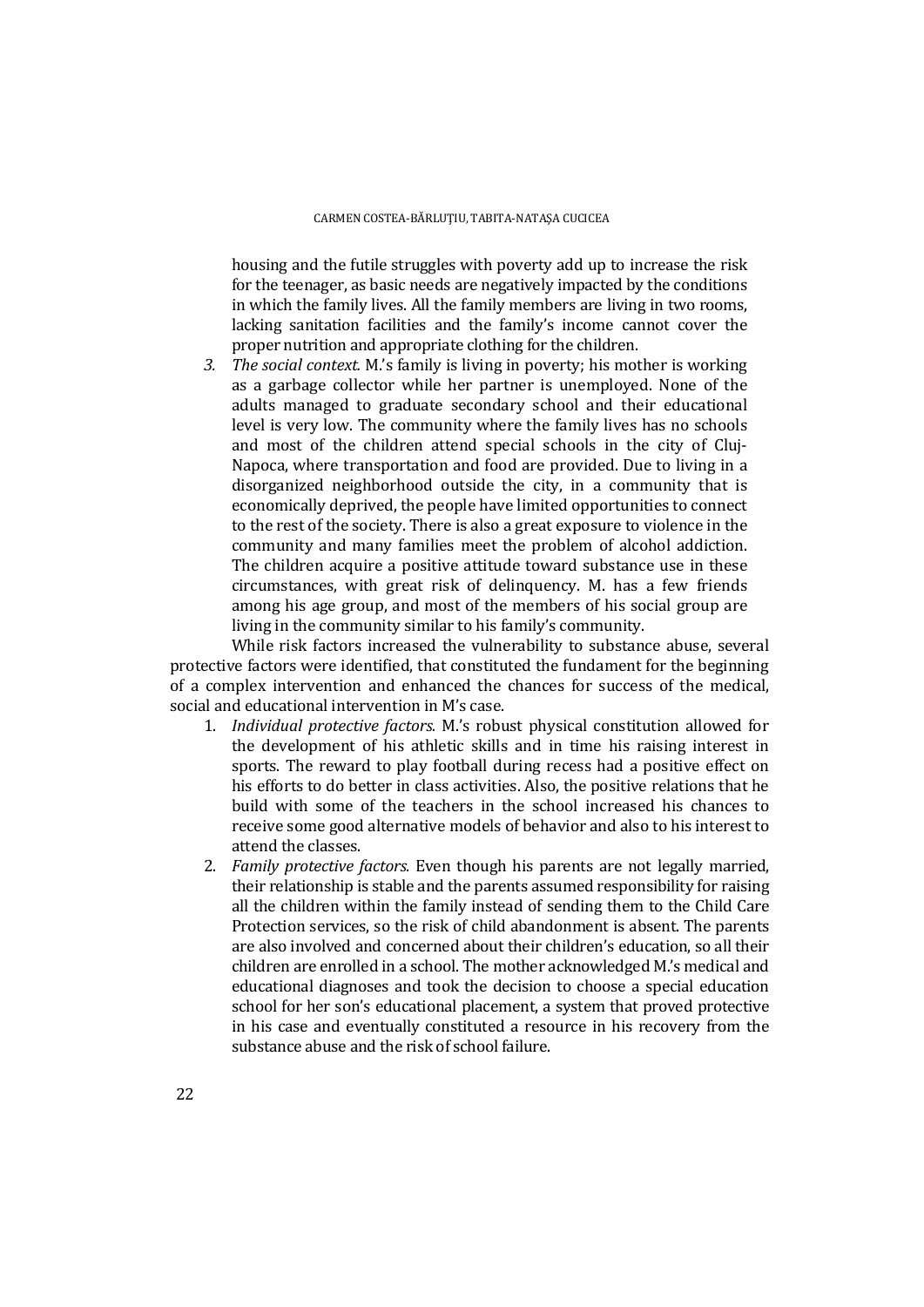3. *Educational protective factors*. The special school environment provided M. with the possibility to be exposed to educational goals that took into consideration his strengths and weaknesses, his learning potential. The student benefited from differentiated instruction, both in the classroom and in individual therapeutic activities. In accordance with his medical and educational diagnoses, the main goals of his individual education plan were the enhancement of the self-regulation skills of behavioral and emotional reactions during activities and the improvement of social skills, by involving him in various school projects in the classroom and also outside the school. School offers him a secured climate and norms that discourage violence and substance use. Moreover, the student has the chance to come in contact with other persons, some of them with a potential to become alternative role models, such as teachers and school staff, as well as develop friendships with peers with different life experiences.

In order to *intervene* for the substance abuse problem, M. was included into a detoxification program in a children psychiatric hospital and received medical and psychological support during a short period. The student's mother informed the teacher in charge with the case about the hospitalization and asked for further guidance. Following the teacher's recommendation, she referred to the Child Protection Services for support group activities and psychological counseling, targeted on student's empowerment and determination to change to a new identity after recovery, as well as to motivate the student to change his social network (the group of friends he used drugs with). Thus, autonomous motivation for recovery from drug use was strengthened by both medical and psychological support. The mother was also encouraged to involve her son in useful activities, to supervise M. during the day and to pay attention to his nutrition during the medication he was administered by the psychiatrist.

After completing the detoxification program, M returned to classes and his behavior was considerably progressing. He tried to comply with the rules in the group activities, but had a preference for one-to-one activities. The collaboration between parents and teenager improved as well, his mother began to involve M. in daily chores at home and this made M. feel more confident about himself. In school, he received additional writing and reading instruction from his special education teacher twice per week and as his recovery program progressed, he became more involved in these activities that he slowly began to find meaningful. The general goal of these activities was to develop his learning strategies and his reading and writing skills, so that he can become self-reliant in his use of these skills. As the alliance with the professionals, based on mutual trust, was becoming stronger, the student received information about the negative impact of substance use and was taught various behavior repertoires that can be used when confronted with risky situations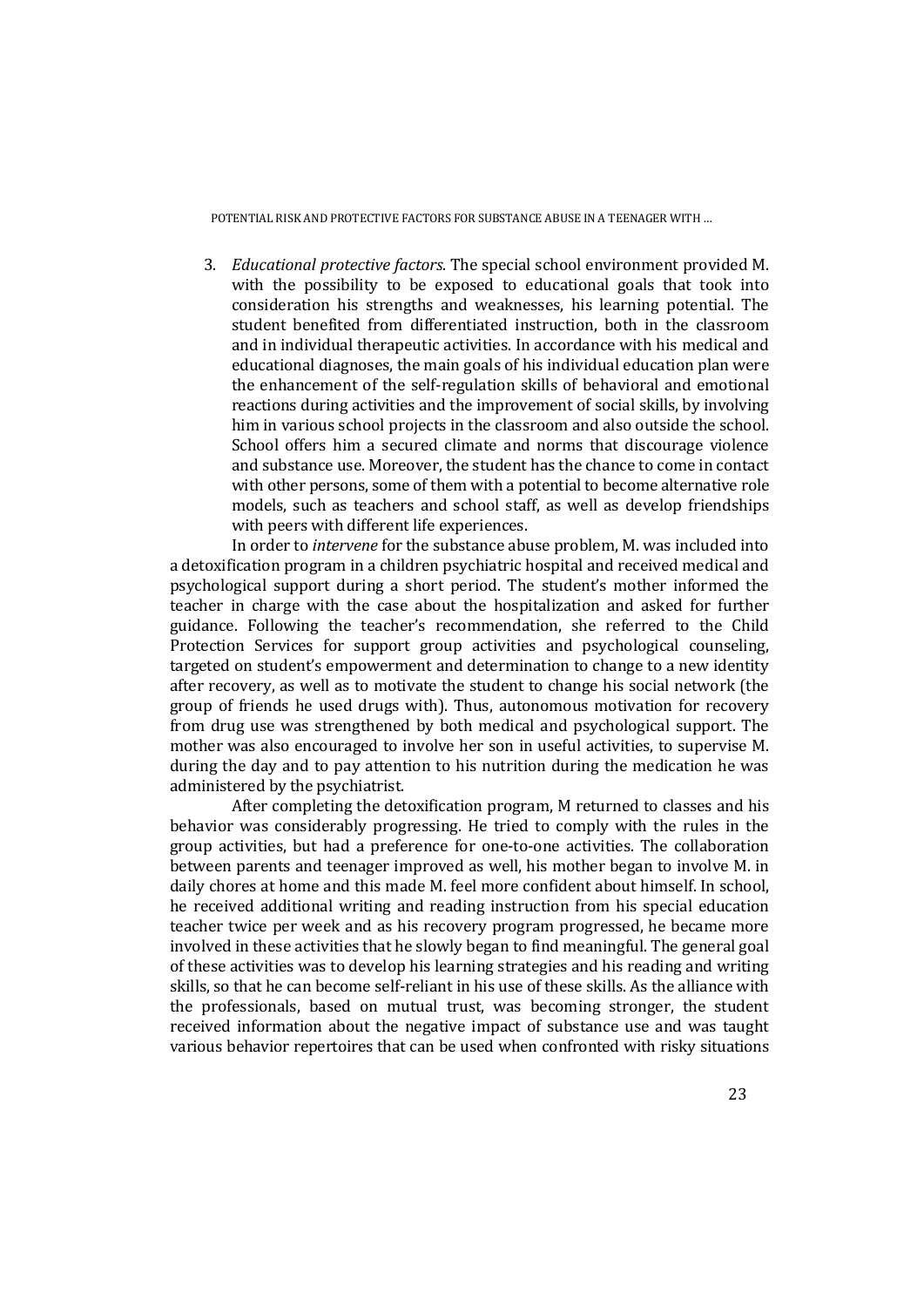connected with substance use, in order to decrease the risk for relapse. Other than that, he received counseling and has been involved in group activities through a program which is under Child's Care Protection supervision. As several of the potential risk factors that were identified in this case could still lead to substance use, the team of professionals involved in the intervention aimed at reducing the problems related to the substance abuse in this case.

## *Conclusions*

Multiple factors interfere with the therapeutic approach and possible recovery in the case of intellectually disabled population, which can be considered an extremely vulnerable population, facing more severe mental, physical and social consequences from substance use, compared to members of the nondisabled community. However, the severity of these problems as well as the possible solutions are understudied. Substance use and addictions can lead to other more severe problems for youth with disabilities, as the consequences are severe on emotional and behavioral levels, thus increasing other risks for mental health problems, forensic activities and various other problematic outcomes.

Such a very important problem that interferes significantly with the development and adjustment of teenagers with intellectual disabilities in academic settings and the wider society is not clearly defined. Thus, addressing this problem in a highly vulnerable population by careful assessment, identification of risk and protective factors are essential for the increase of clinicians' awareness, and the provision of more appropriate intervention models for this population (Chaplin, Gilvarry & Tsakanikos, 2011). This would be a good start to address and reduce the long term impact of the problem of substance abuse in teenagers with intellectual disabilities.

## **REFERENCES**

- American Psychiatric Association (2013). *Diagnostic and statistical manual of mental disorders* (5th edition), Washington DC: Author.
- Arthur, A.R. (2003). The emotional lives of people with learning disability. *British Journal of Learning Disabilities*, 31, p. 25-30.
- Austin, A.M., Macgowan, M.J., Wagner, E.F. (2005). Effective Family-Based Interventions for Adolescents With Substance Use Problems: A Systematic Review. *Research in Social Work Practice*, 15(2), 67-83.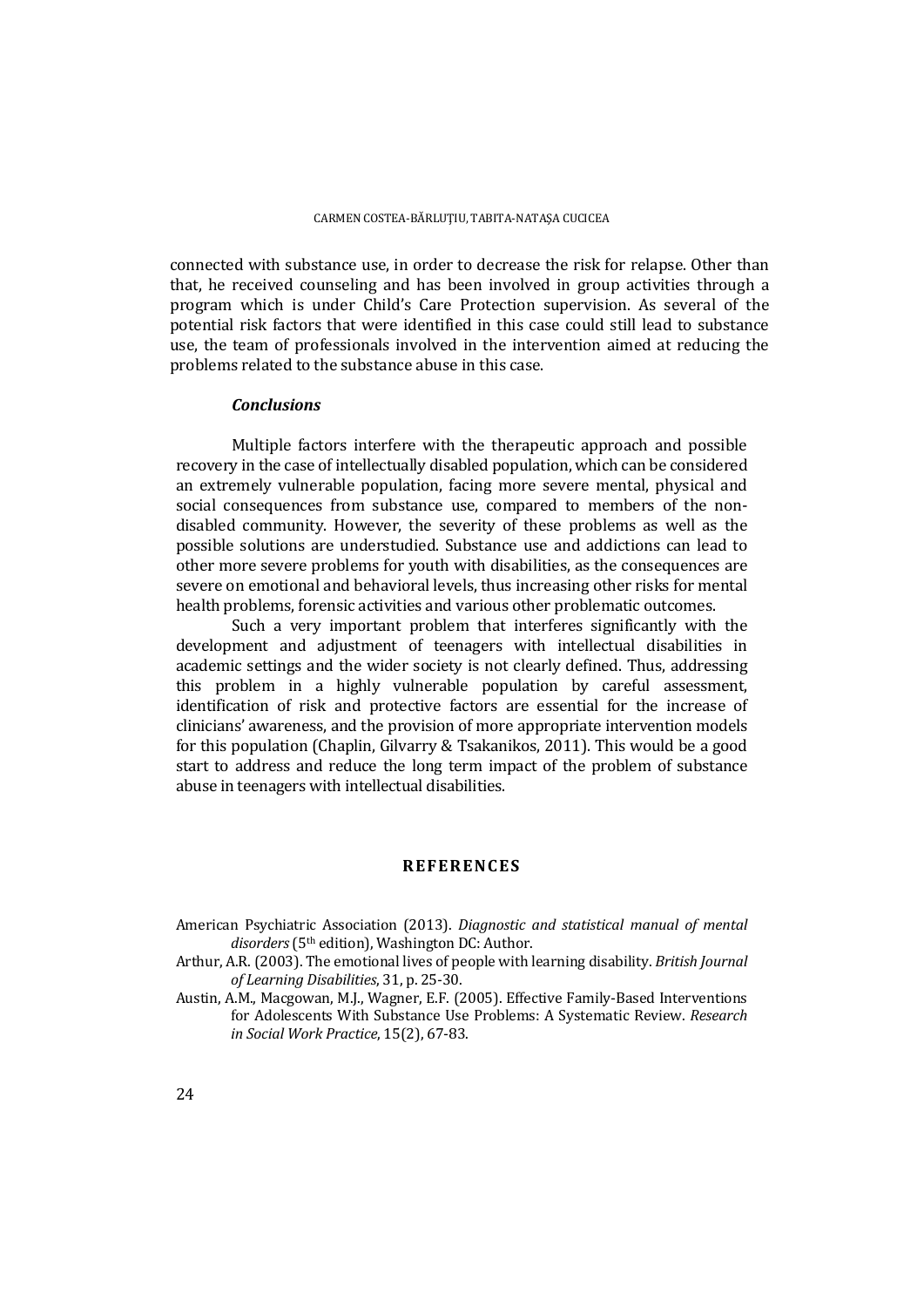- Beecher, M.E., Rabe, R.A., Wilder, L.K. (2004). Practical Guidelines for Counseling Students With Disabilities. *Journal of College Counseling*, 7, p.83-89.
- Best, D., Beckwith, M., Haslam, C., Alexander Haslam., S., Jetten, J., Mawson, E., Lubman, D.I. (2016). Overcoming alcohol and other drug addiction as a process of social identity transition: the social identity model of recovery (SIMOR). *Addiction Research & Theory*, 24(2), 111-123.
- Brault, M.W. (2010). Americans with Disabilities: 2010. Household Economic Studies. *Current Population Reports*, U.S. Department of Commerce, U.S. Census Bureau.
- Cain, N., Davidson, P., Dosen, A., Garcia-Ibanez, J., Giesow, V., Hillery, J., Kwok, H., Martorell, A., Novell-Alsina, R., Salvador-Carulla, L., Torr, J. (2010). An international perspective of mental health services for people with intellectual disability, în Bouras, N., Holt, G. (eds.). *Mental Health Services for Adults with Intellectual Disability. Strategies and Solutions,* Psychology Press, Hove.
- Chaplin, E., Gilvarry, C., Tsakanikos, E. (2011). Recreational substance use patterns and co-morbid psychopathology in adults with intellectual disability. *Research in Developmental Disabilities*, 32, 2981-2986.
- Chaplin, E., Partsenidis, I., Samuriwo, B., Underwood, L., McCarthy, J. (2014). Does substance use predict contact with the criminal justice system for people with intellectual disabilities? *Journal of Intellectual Disabilities and Offending Behaviour*, 5(3), 147-153.
- Chapman, S.L.C., Wu, L.T. (2012). Substance abuse among individuals with intellectual disabilities. *Research in Developmental Disabilities*, 33, 1147-1156.
- Cleveland, M.J., Feinberg, M.E., Bontempo, D.E., Greenberg, M.T. (2008). The Role of Risk and Protective Factors in Substance Use Across Adolescence. *Journal of Adolescent Health*, 43(2), p. 157-164.
- Costea-Bărluţiu, C. (2015). Elemente de consiliere psihologică și psihoterapie a persoanelor cu dizabilități și familiilor acestora, în Roşan, A. (coord.). *Psihopedagogie Specială. Modele de evaluare şi intervenţie*, Ed. Polirom, Iaşi.
- Dagnan, D., Lindsay, W.R. (2012). People with Intellectual Disabilities and Mental Ill-Health, în Emerson, E., Hatton, C., Dickson, K., Gone, R., Caine, A., Bromley, J. (eds.). *Clinical Psychology and People with Intellectual Disabilities*, Wiley-Blackwell, West Sussex.
- Day, C., Lampraki, A., Ridings, D., Currell, K. (2016). Intellectual disability and substance use/misuse: a narrative review. *Journal of Intellectual Disabilities and Offending Behaviour*, 7(1), 25-34.
- Durand, V.M. (2014). Disorders of Development, în Barlow, D.H. (ed.). *The Oxford Handbook of Clinical Psychology*, Oxford University Press, New York.
- Frielink, N., Schuengel, C., Kroon, A., Embregts, P.J.C.M. (2015). Pretreatment for substance-abusing people with intellectual disabilities: intervening on autonomous motivation for treatment entry. *Journal of Intellectual Disability Research*, 59(12), 1168-1182.
- Hobden, K.L., LeRoy, B.W. (2008). *Assessing Mental Health Concerns in Adults with Intellectual Disabilities. A Guide to Existing Measures*, Developmental Disabilities Institute, Wayne State University.